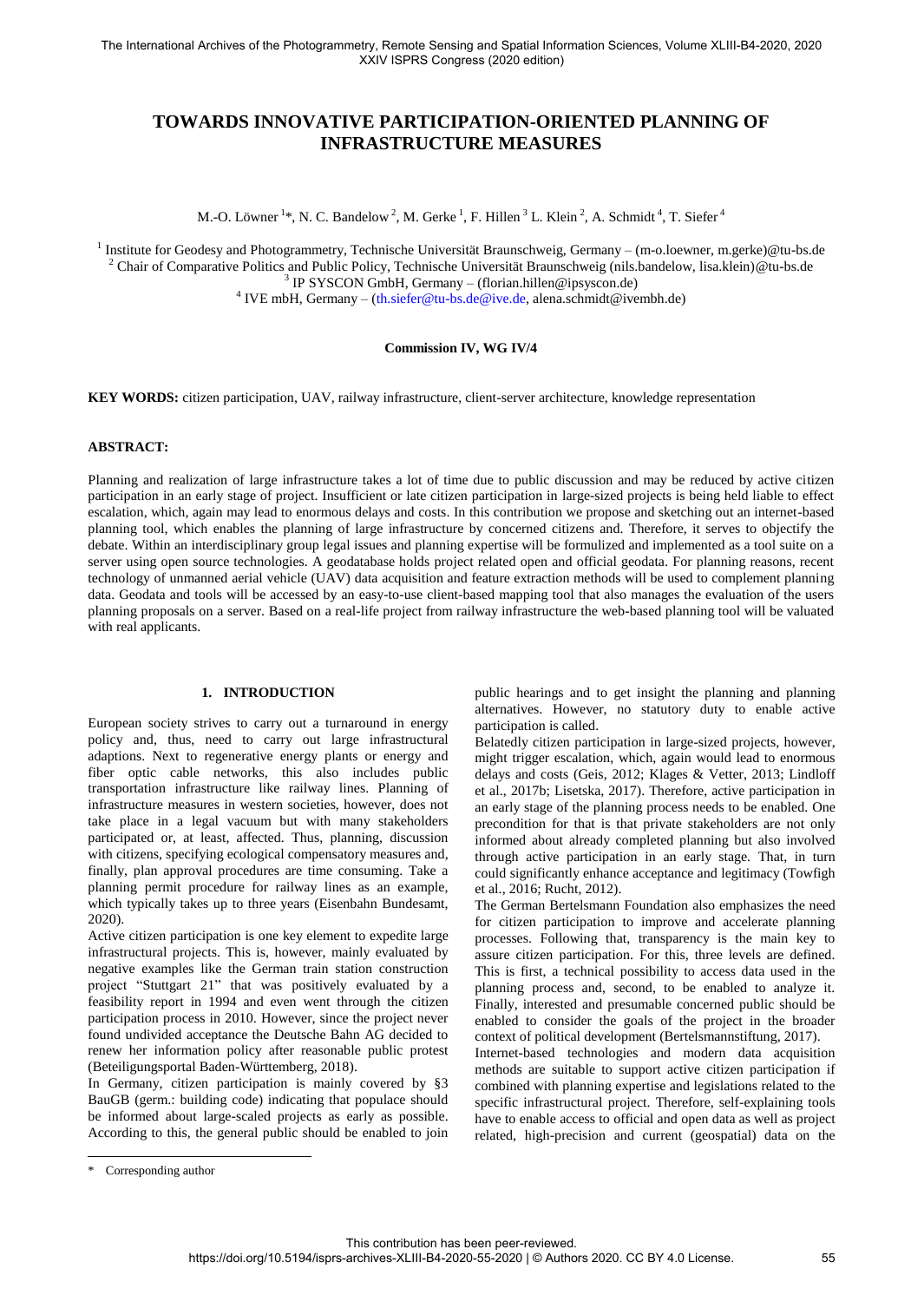client side. In addition, mapping tools as planning interfaces have to be provided. On the server side formulized expertise has to be represented that can be used to run analysis tools to evaluate user generated planning alternatives. At large, objectification may be achieved because legal limitations and technical constraints are made transparent. In addition, concerns regarding personal dismay could also become somewhat limited. Such an approach, however, would call for an interdisciplinary consortium since, next to technical issues, considerable knowledge of legal issues and planning expertise is needed. Further, social and political sciences are required to evaluate improvements in terms of either saving time throughout the project term and citizen contentment.

In this paper, we describe the outline of the project "InnoPart" which is being funded by the German Federal Ministry of Transport and Digital Infrastructure. Its main goal is to develop a generic platform deploying a web technology and data acquisition methods next to knowledge formalization to enable active citizenship for large infrastructure projects. Next to data modelling and data acquisition by unmanned aerial vehicles (UAV), formalization of planning expertise and legal limits as well as the evaluation of the project by political scientists are included. Since the project is in a very early stage, we mainly present our concepts, which might be interesting for other similar projects as well.

In the next section, backgrounds about the necessity of participation as well as technical options are outlined. Section three explains six identified working steps for the implementation and evaluation of a GI-based participation platform followed up by a discussion concerning potential risks of the overall approach.

# **2. THEORETICAL FRAMEWORK AND NECESSITY OF PARTICIPATION**

In the social sciences, direct-democratic procedures can generally increase the legitimacy and acceptance of decisions (Towfigh et al., 2016; Rucht, 2012). If this desired acceptance is linked to often strongly contested decisions regarding infrastructure projects, there is a growing need for greater opportunities of participation. Among legal scholars, the voluntariness of early public participation is critically discussed (Lindloff et al., 2017a). Therefore, it is necessary that the opportunities offered by informal participation, in addition to the planned formal participation, receive greater attention and become more widespread. From a psychological perspective, a decisive factor influencing protest behavior is the trust that is given to project stakeholders. If this trust in political and economic decision-makers is high, protests are less escalating (Thies, 2017; Bandelow & Thies, 2014). The transparent presentation of the project plan, including the potential impact on the project, helps to build trust, while mistrust, on the other hand, contributes to long-term protest (Vogeler & Bandelow, 2018). In order to avoid the escalation between those who are affected by large-scale projects and infrastructure measures, public participation must be planned extensively and at an early stage by the project executing agency and the included communities. The aim is a continuous, transparent cooperation, including continuous publication of all results (Geis, 2012; Klages & Vetter, 2013; Lindloff et al., 2017b; Lisetska, 2017; BMVI, 2014. The Association of German Engineers (VDI) has published guidelines for early communication and public participation in planning and building of infrastructure projects (VDI 7000, 2015; VDI 7001, 2014). The guidelines structure the process in four phases: (1) The building of structures and competencies, (2) structured public participation, (3) support of approval procedures, (4) support of the construction phase and the project. Participation procedures must grasp the real conflicts and, in order to do so, take into account the special interest of stakeholders in the local area. A conflict, which can result from this, is the clash of two lines of conflict, the general and the local line of conflict (Fraune & Knodt, 2017). A local line can be the NIMBY problem (not in my backyard) while more general conflicts can reach the NIABY dimension (not in anybody's backyard) (Di Nucci & Brunnengräber, 2017). Looking at conflicts that can arise in the context of the earliest possible participation of citizens, several aspects become particularly apparent. The first structural problem is that stakeholders have the least say in those actions that are most visible to them. Regarding the organization of informal participation opportunities, this emphasizes the importance of transparent presentation of the project process and the ongoing involvement of the population, to level out differences between perception and decision making. Furthermore, if the parties involved do not develop an understanding for the views of the opposite side early on, it will become increasingly difficult to return to an objective solution to the problem. To avoid such conflicts, the equal rights of all stakeholders and a generally understandable presentation of the information available should be emphasized (BMVI, 2014; Bock et al., 2017).

Individual participation can be supported by technical solutions. However, existing standalone software packages supporting draft planning of infrastructure projects are not helpful for laymen due to complexity and prize. Since web technology primarily supports asynchronous cooperation, planning tools for large infrastructure projects can be offered in a client-server environment based on free assessable frameworks (Löwner, 2018). This supports the analysis of complex spatial problems with the help of only a web browser installed on any computer. OpenStreetMap (OSM, 2020) is the most popular volunteered mapping tool but severely restricted for planning activities, since only existing real world features ought to be mapped and published. Companies like CitizenLab (citizenlab, 2020) or Map.Social (Map.Social, 2020) offer products to support public information. However, these products seem to support the publication of project data rather than interaction with private persons. That should include the possibility to create own planning alternatives supported by formalized legal basis and planning knowledge.

Ananda et al. (2014) developed a project related but still explorative solution for citizen participation with open web frameworks. In a project called WindWolke (WindWolke, 2020), active citizenship for the planning of wind energy plants was realized. Users can virtually plan and evaluate wind power plants with the help of formulized planning knowledge implemented on the server side. However, this approach was thematically restricted and not generic.

In the context of spatial planning, the data correctness and quality are very important aspects. Orthorectified, highresolution airborne imagery and up-to-date vector data are needed to take informed decisions, both by official bodies, but also by the public. In Germany, for instance, official orthorectified imagery is only updated in a cycle of 3 years at most. The corresponding geospatial vector data layers are not necessarily updated in the same interval.

Hence, we propose to use images taken by UAV, to not only have current, but also very highly resolved visual information of the planning area. In addition, we will update vector maps using the images and derived products. Nowadays, UAV are being used for remote sensing applications (Yao et al., 2019),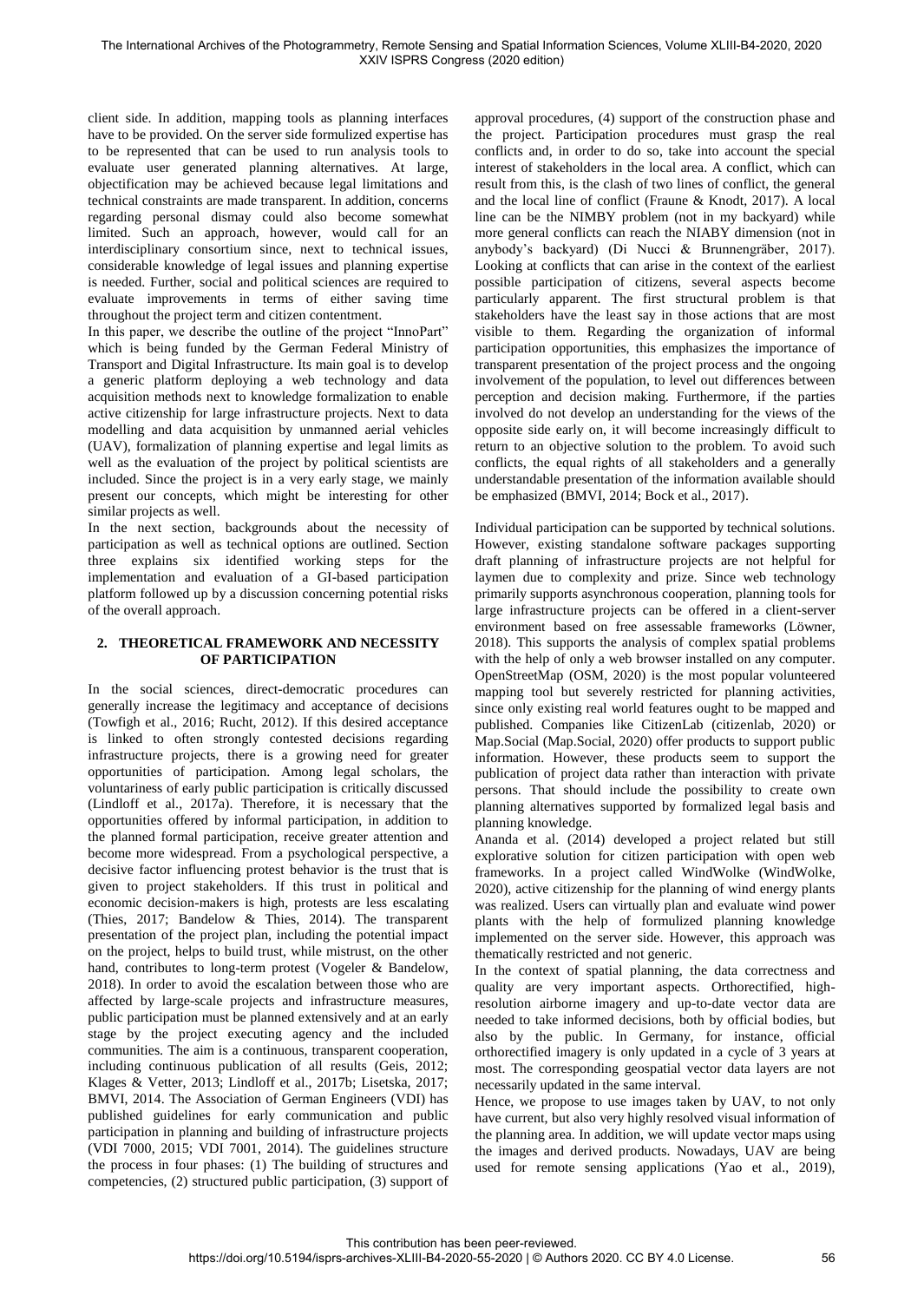however, obstacles, for instance regarding regulations, need to be considered (Stöcker et al., 2017).

## **3. SYSTEM ARCHTECTURE AND INTENDED WORKFLOW**

The broad system's architecture is depicted in Figure 1. The main part, the InnoPartAPI holds a class library containing planning tools and tools to formalise planning expertise as well as legal restrictions. This f.i. could be the definition of a minimum curve radius of rails by a given maximum speed of a train. Further, it supports the access to open or official data or, if available, high-precision data collected for the respective planning project. This API should be designed using international data exchange standards in a hierarchical way (rf. Löwner & Becker, 2017). Framework conditions then can be chosen to build up a client that serves as a planning tool for private persons and non-experts. The user itself can evaluate the own planning alternative and finally publish it either way to feed public discussion by only applying simple actions on the client.



Figure 1: Architecture of the platform InnoPart for web-based citizen participation. Generic planning and formalization tools (InnoPartApi) can be used to set up a server-side planning support system that is accessed by a thin client.

The intended development workflow of the described generically and interactive citizen participation is generally divided into five parts. However, since an evaluation of the project application is desired, planning of railway infrastructure serves as a particular application:

1. Technical and applied-orientated requirement analysis along with the choice of investigation area and data basis.

2. Clarification and formalization of legal basis and planning expertise for railway infrastructure as an example for a generic application.

3. Design and implementation of a server-side API for the easy deployment of citizen participation platforms.

4. Data acquisition using UAV in the planning corridor.

5. Implementation of a running client server platform with the inclusion of current high precision data.

6. All-embracing evaluation by social scientists involving real stakeholders.

#### **3.1 Requirement Analysis**

The general requirements to realize a user-oriented planning support system for citizen participation for large infrastructural projects on the one hand is a self-explanatory and easy to learn client application with mapping functionality. Additionally, test parameters should be offered, which can be optionally checked by the user. Further, access to open data, official data and project related high precision data should be granted. On the other hand, server-side architecture should host or link the requested data, offer the tools needed to evaluate test parameters according to user's planning activity and should enable the storage or publishing of evaluated planning alternatives for further discussion.

Open source software seems to be the best way to implement the required project properties. This includes PostgreSQL with the spatial extension of PostGIS on the server-side. Both can be handled with Python language that itself comes with open source spatial packages. The decision on what packages are the best, however, will be taken during further project state. On the client side, open source packages like OpenLayers or Leaflet enable an easy way to implement a mapping environment while a number of JavaScript libraries may support user interaction with the server.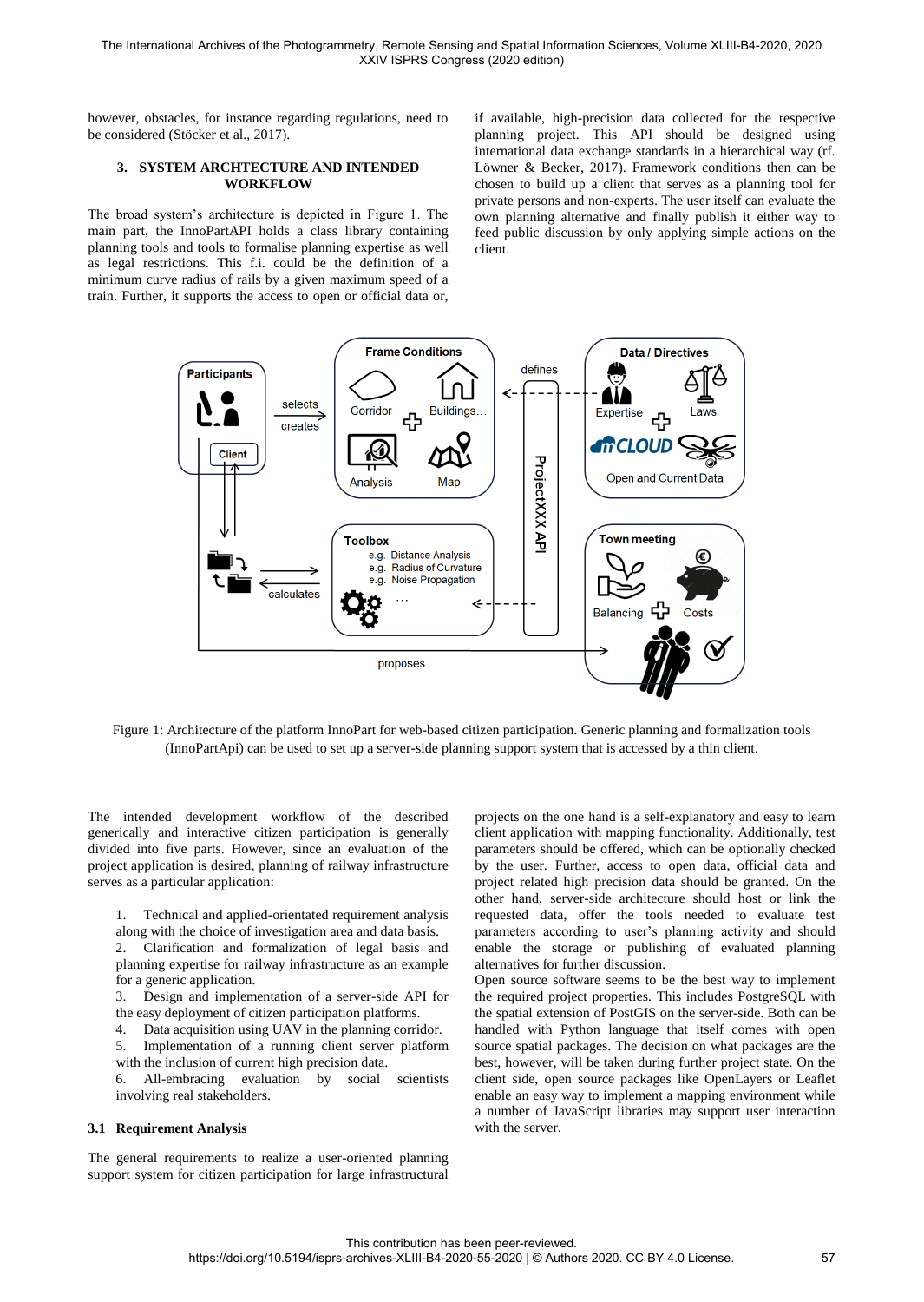# **3.2 Clarification of planning expertise**

With the advantage of a highly interdisciplinary consortium, legal preconditions and planning expertise can be incorporated. Since railway infrastructure is our application, respective constraints need to be identified and formally described. Examples for that could be the minimum curve radius of rails by a given maximum speed of a train, minimum distance between railway and housing or unhallowed bisection of green areas. Many of these constrains may be formulized into simple geometrically constraints affecting just the planed route geometry. Others may also incorporate different features, since distance calculations are involved.

Some findings, however, may lead to iterative modelling action like the calculation of sound propagating and resulting distance calculations. Further, noise abatement measures may come into play. Such constraints and measures will require many features being involved when conducting the evaluation on the server.

As a result, formulized constraints and respective feature types will be stored in a database accessible by the tools implemented. Every modelled constraint, either simple or complex, will be dynamically displayed on the client side. Therefore, the chosen design of offered services is generic and monotone extendable.

# **3.3 Server side modelling and implementation**

Results from the requirement analyses as well as from the clarification of expertise will be assessed to model a project data base to hold geodata as well as user information on the one side and to generically model formulized analysis descriptions for the participation platform on the other side. Latter will be queried to feed tool scrips to process and evaluate user created content, i.e. planning alternatives.

The database will hold project related geodata coming from open content or official repositories, like OSM or mCLOUD as a data basis for traffic related topics (mCloud, 2020). Also, UAV data acquired for recent project sides must be stored and referenced as well as results from feature extraction applications. Furthermore, formulized planning expertise and legal conditions have to be represented and stored to serve as input parameters for the implemented tools. Formulized knowledge in this case means at least 'type of feature' and 'geometric property' to be evaluated as well as 'parameter values' representing respective thresholds. Furthermore, associations with other feature types related to a specific test procedure have to be stored along with features that have to be created as a result of a user's planning decision. For instance, if a tunnel is proposed to be built, space for additional embankments has to be provided and therefore created as a feature at the tunnel's entrance.

Implementation will be managed using the well-known open source software packages PostgreSQL with its spatial extension PostGIS. The database implementation will be complemented with respective im- and exporter to update geodata and to provide data and analysis result, i.e. user generated planning alternatives for different stakeholders. However, fully automated integration of large geospatial data sets is not a primary target during this stage of the project.

To evaluate the user-generated planning alternatives a serverside class library (API) will be modelled using the Unified Modelling Language (UML). The hierarchical class model, therefore, forms the basis to create server-side tools for a participation platform under respect of planning expertise. Hereby, the class model of simple tools, aggregated tools and complex analysis functionality (rf. Löwner & Becker, 2017) should be as generic as possible for reusability reasons. As a long-term objective, the establishment of a arbitrary participation platform backend is envisaged by the support of formulizing expertise and respective verification tools. Applications could be the planning of interregional streets, utility infrastructure installations or wind energy plants.

The modelling will be divided into simple helper classes and atomic tools. In general, two-dimensional and threedimensional analysis functionality will be modeled according to different geometrically constraints. This could be the geometric analysis of a curve vs. the three-dimensional calculation of soil excavations needed to fulfill the requirements of maximum slope angles for an infrastructure. The last part of the modelling and implementation will include dynamic tools, like the rough calculation of noise propagation including respective mitigation measures or shadowing effects.

Implementation will be performed with Python in combination with well-known open source programming packages like Django or shapely.

# **3.4 Data Acquisition**

Improving the base data within the corridor area of interest is an important issue because it directly affects the planning process. From this point of view, a suggested solution for such improvement is to use UAV technology for capturing aerial images that should have a good image quality and cover the studied corridor area. The flexible use of these devices enables the acquisition of very high-resolution aerial images in the planning corridors within a short time. The achievable ground resolution is 5 cm or better. In this project, these images play an important role on several levels. On the one hand, they help the participants to connect the geodata provided by different (public) authorities with reality more easily: for example, the boundary of a nature reserve can be visualized directly in aerial images and especially for laymen such partly virtual boundaries are then much easier to grasp. Furthermore, the images can be used to standardize or improve the geometric information from other, i.e. open sources. In addition to the visual information from the color image, the participants receive valuable basic data for planning purposes through a very detailed elevation model of the corridor.

Finally, participating citizens are given the opportunity to contribute their local knowledge about the objects in their cultural landscape. Location-based information can be created and published in the web platform. This can be, for example, geo-information that designates objects worthy of protection and related to the (cultural) history of the location.

In this project all steps for the acquisition, processing and integration of UAV-based data into the approach are covered. Especially the acquisition of corridors poses some challenges, which have to be investigated and solved for this project. In contrast to flying over individual, spatially clearly defined areas, corridors involve flying over areas of different use and ownership as well as traffic routes. This means that many different parties have to be involved in the application for a flight permit. In order to make these steps efficient, it will be necessary to communicate with all parties involved at a very early stage (land holders, public administrations, possibly Deutsche Bahn). This aspect should be considered at a very early stage, including meetings with the advisory board and affected citizens.

From a technical point of view, corridor flights also represent a special case: the flight segments must be selected in such a way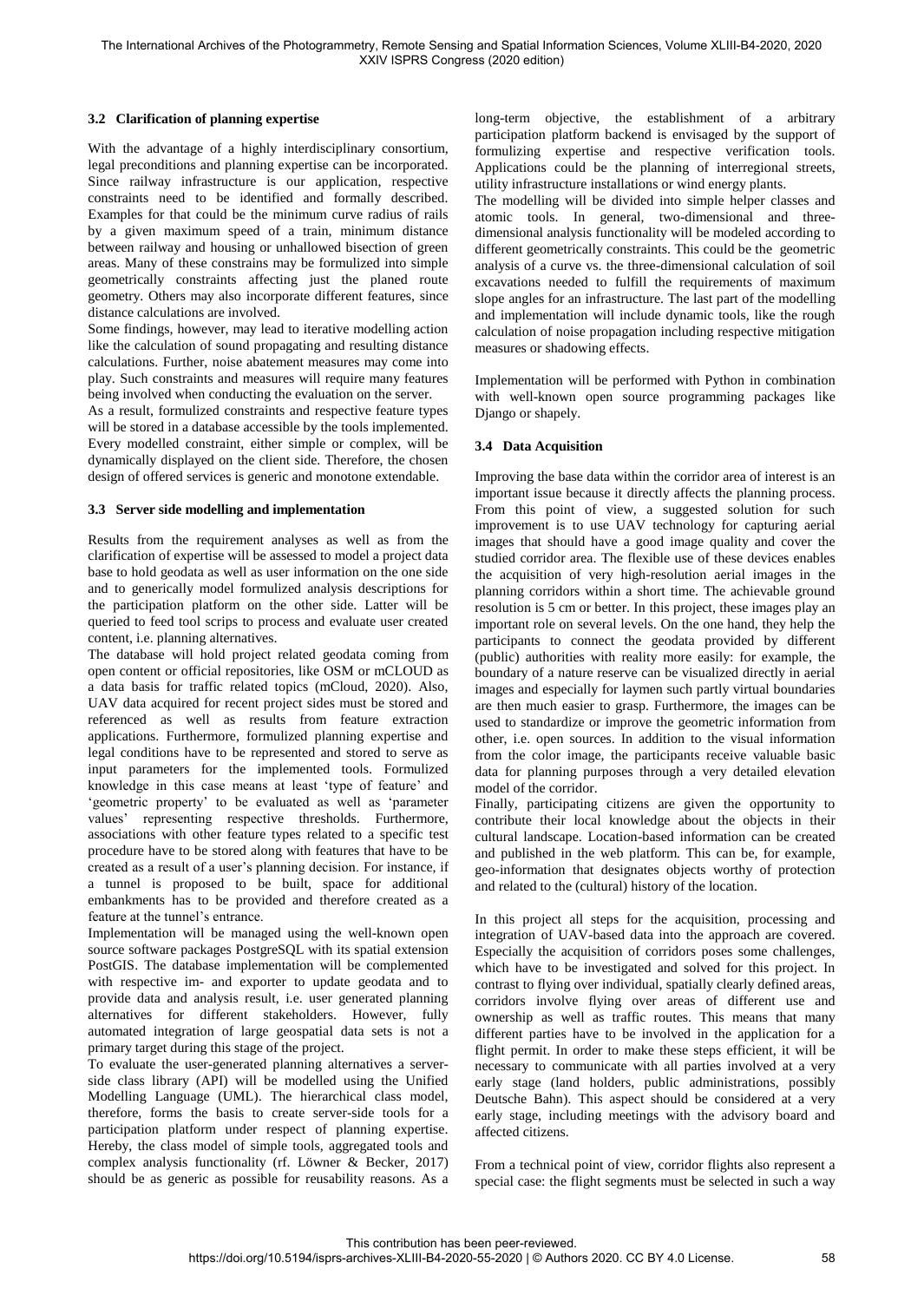that legal requirements for the flight in the line of sight can be met. Furthermore, it is necessary to geometrically register and signal ground control points. It is necessary to examine how much effort is required with regard to the number and distribution of the control points. There are many publications in which this aspect is investigated (c.f. Gerke and Przybilla, 2016), but a specific, scientifically supported investigation of corridor flights is not yet available.

The data generated in the photogrammetric evaluation (digital surface and terrain models, orthomosaic corridor, and 3D point clouds) are used as a basis for the correction and enrichment of the underlying geodata. In this context, methods for semiautomatic classification and mapping of objects such as streets, houses, vegetation areas are also investigated (c.f. Crommelinck et al., 2016).

## **3.5 Client side modelling and implementation**

The web client enables the user to access the relevant data in an appropriate form. Furthermore, it will provide interaction functionalities, e.g. to sketch own planning alternatives and compare planning parameters. All calculations are conducted on the server, so that the client communicates with the server via established interfaces like REST or WebSockets.

Open JavaScript / TypeScript frameworks like Angular or ReactJS will be used as the technological basis for the web client. However, it is necessary to extend the technological stack with various libraries for different aspects of visualization or interaction. For example, it has not yet been determined whether to use Leaflet or OpenLayers as the main mapping framework for example. This ongoing discussion is related to a detailed application definition within the consortium.

Geodata is planned to share among consortium members and software parts based on international standards defined by the Open Geospatial Consortium (OGC) like Web Map Service (WMS) and Web Feature Service (WFS).

As the web client is designed to be used by nonprofessionals in the first place, a focus on user interaction is essential. Thus, the interface has to be self-explanatory and easy to use. To increase the user experience, appropriate wizards as well as an assisted and guided user approach are an important key during the design and development process.

# **3.6 Evaluation**

In order to test the usability of the public participation platform, it also needs to be evaluated for functionality and acceptance and, if necessary, technically upgraded. Students are initially planned as test persons for the evaluation. The work of the test persons will be carried out in terms of acceptance of the technical solution and general planning. First objections regarding usability, presentation and data basis are documented in this way. The evaluation is carried out using established social science methods, such as participant observation, standardized surveys and qualitative expert discussions. Based on this, criteria and impact models are developed to estimate the success of the tool with regard to the defined objectives. From studies designed specifically for the participation of the citizens, fourteen different criteria for the evaluation of regional participation can be established (Vatter, 1996). More recent literature expands these with sub-criteria and classifies them into criteria of participation, criteria of process, and criteria aimed at both participation and process (Alpiger, 2019). The criteria of participation include, for example, institutional integration, representation of the individual participants, and reliability of expectations. The criteria of the process include,

for example, fairness, early and interactive participation, the joint definition of decision-making and procedural rules, and the expertise of the participants. The transparency of the process and direct and comprehensible information are part of both participation and process criteria. To successfully evaluate the benefits of the planning tool, a real infrastructure planning project is accompanied by the project. Because the Project InnoPart (rf. Fig. 1) and the developed system are used as "Platform-as-a-Service" (PaaS) technology, the previously developed approaches must be evaluated with regard to their technical transferability for different application scenarios. In addition, it is to be examined how "Software-as-a-Service" (Saas) offers for recurring use cases can be derived from the PaaS environment. This also includes the definition of use cases outside the one defined in the project. The need identified here has then to be compared with the possibilities of the generic InnoPartAPI, which may result in requirements for follow-up projects or economic exploitation options.

In addition to the evaluation of what has been achieved during the project period, the economic use must also be considered. It will be evaluated to what extent the targeted usage options can be realized or expanded with the existing system.

## **4. DISCUSSION**

We propose a client-server architecture to support early citizen participation in large infrastructure projects. Client-based mapping tools enable concerned citizens to propose for alternative planning solutions. On the server-side, formulized legal issues and planning expertise along with implemented software tools manage to evaluate the proposed alternatives. In Addition to open and official geodata, planning will be supported by the provision of current high precision data from UAVs. It is anticipated that objectification in the planning process leads to a higher overall acceptance and, therefore, to a reduced period of the project.

Risks that must be considered when implementing a tool for participation are gaps in effectiveness. It should be noted, however, that decisions and compromises that arise in the course of planning with the involvement of citizens may be overturned in the course of the process or, in the course of different procedures, may no longer be accepted by those involved as before. Nevertheless, this risk can be offset by keeping stakeholders informed and continuously involving them. Another aspect that will be considered before implementing the tool, is the "perfect time" for its use. It should be noted that participation rarely occurs too early and often too late. However, the challenge of involving stakeholders early is that it is not possible to provide information on all open questions regarding the plan and that transparency is provided, but in line with a possible lack of clarity (Albrecht, Grüttner, Lenk et al. 2013). Nevertheless, the implementation of the tool and the associated participation must take place early enough so that those who are affected still have a wide scope for decisionmaking and co-determination. Besides the general risks, it has not yet been demonstrated that technical constraints and complex legal situation can be formulized in a way that supports automatic evaluation of planning alternatives. That also has implications on the realization of a user friendly and easy to handle web client. Acceptance of this user interface is, therefore, part of the evaluation process.

Concerning the data acquisition, the systematic capture of UAV images in corridors will be examined. Besides, the automated update of geospatial (vector) data contributes to the state-of-theart.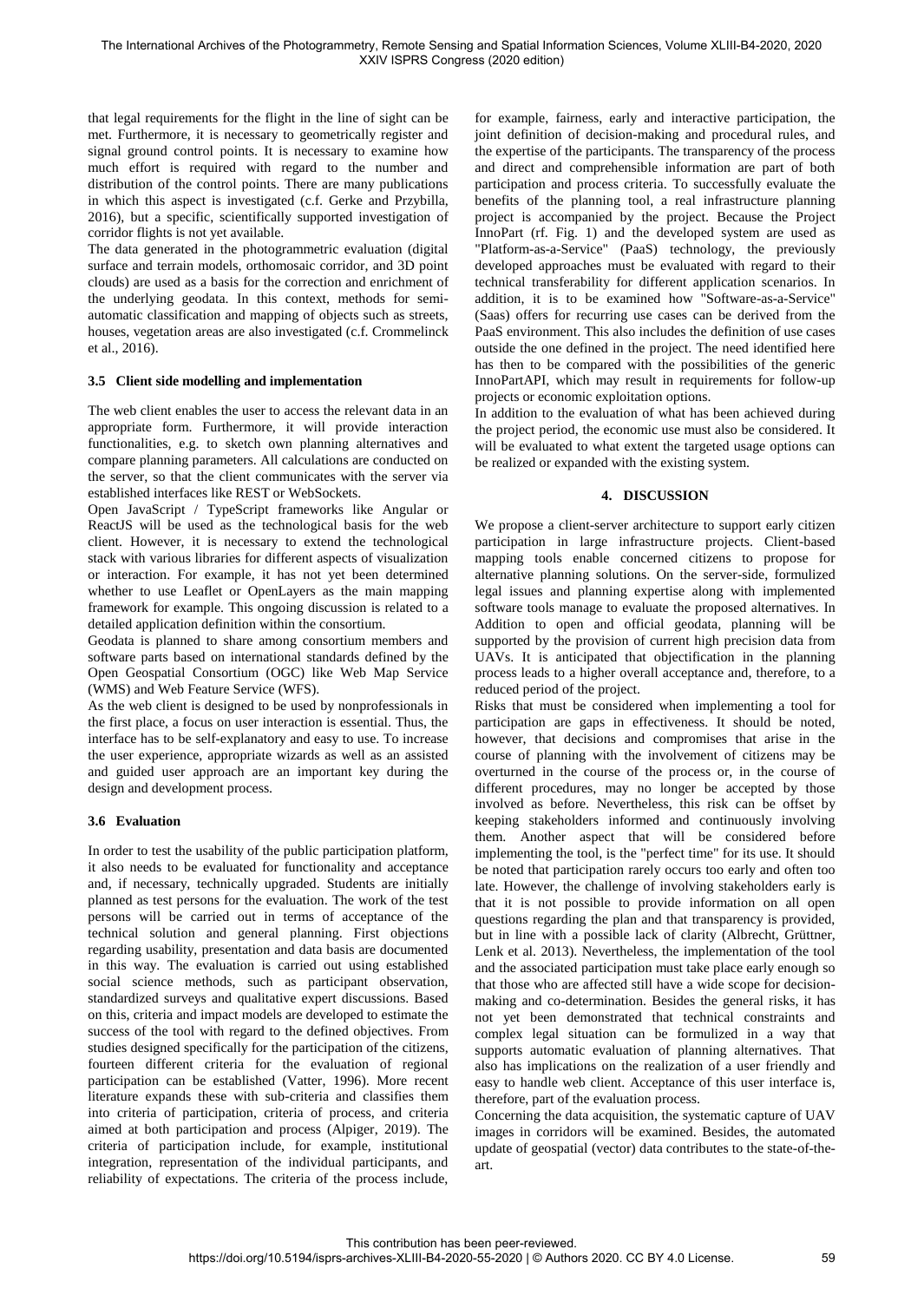The International Archives of the Photogrammetry, Remote Sensing and Spatial Information Sciences, Volume XLIII-B4-2020, 2020 XXIV ISPRS Congress (2020 edition)

#### **ACKNOWLEDGEMENTS**

The project InnoPart (project number 19F2086) is funded by the Federal Ministry of Transport and Digital Infrastructure (BMVI) within the research initiative mFUND.

## **REFERENCES**

Albrecht, R., Grüttner, A., Lenk, T., Lück, O., Rottman, O., 2013. Optionen moderner Bürgerbeteiligung bei Infrastrukturprojekten. Ableitungen für eine verbesserte Beteiligung auf Basis von Erfahrungen und Einstellungen von Bürgern, Kommunen und Unternehmen. Berlin: BMG AG.

Alpinger, C., 2019. Partizipative Entsorgungspolitik in der Schweiz. Evaluation von Beteiligungsverfahren bei der Suche nach Lagerstätten für radioaktive Abfälle. Baden-Baden: Nomos.

Ananda, F.T., Ngigi, M.M., Kuria, D.N., 2014. Web-based GIS Approach to Enhance Public Participation in Development Planning: Developing The Emuhaya Constituency WebGIS Portal. European International Journal of Science and Technology 3(9), 103-114.

Bandelow, N.C., Thies, B., 2014. Gerechtigkeitsempfindungen bei Großprojekten als Ursache von Konflikteskalationen? Vertrauen und Legitimität als moderierende Faktoren illustriert am Beispiel der Konflikte um die Erweiterung des Frankfurter Flughafens. Politische Psychologie 4, 24-37.

Bertelsmannstiftung, 2017. Transparenz bei Bürgerbeteiligung – Handreichung für Projektverantwortliche (Allianz Vielfältige Demokratie). [https://www.bertelsmann](https://www.bertelsmann-stiftung.de/fileadmin/files/Projekte/Vielfaeltige_Demokratie_gestalten/Transparenz_bei_Buergerbeteiligung.pdf)[stiftung.de/fileadmin/files/Projekte/Vielfaeltige\\_Demokratie\\_ge](https://www.bertelsmann-stiftung.de/fileadmin/files/Projekte/Vielfaeltige_Demokratie_gestalten/Transparenz_bei_Buergerbeteiligung.pdf) [stalten/Transparenz\\_bei\\_Buergerbeteiligung.pdf.](https://www.bertelsmann-stiftung.de/fileadmin/files/Projekte/Vielfaeltige_Demokratie_gestalten/Transparenz_bei_Buergerbeteiligung.pdf)

Beteiligungsportal Baden-Württemberg, 2018: Filder-Dialog zu Stuttgart 21, [https://beteiligungsportal.baden](https://beteiligungsportal.baden-wuerttemberg.de/de/informieren/beteiligungsprojekte-der-landesregierung/lp-15/dokumentation-filder-dialog-s21/)[wuerttemberg.de/de/informieren/beteiligungsprojekte-der](https://beteiligungsportal.baden-wuerttemberg.de/de/informieren/beteiligungsprojekte-der-landesregierung/lp-15/dokumentation-filder-dialog-s21/)[landesregierung/lp-15/dokumentation-filder-dialog-s21/.](https://beteiligungsportal.baden-wuerttemberg.de/de/informieren/beteiligungsprojekte-der-landesregierung/lp-15/dokumentation-filder-dialog-s21/) (Accessed 26 January, 2020)

Bock, S., Reimann, B., Abt, J., Lettow, M., Vorwerk, U. (2017): Beteiligungsvorhaben bei umweltrelevanten Vorhaben Abschlussbericht. In: Für Mensch & Umwelt 37: 83-101.

Bundesministerium für Verkehr und digitale Infrastruktur, 2014: Handbuch für eine gute Bürgerbeteiligung. Planung von Großvorhaben im Verkehrssektor. Berlin

citizenlab, 2020. Bürgerbeteiligung vereinfacht und vermittelt. https://www.citizenlab.co/de. (Accessed 26 January 2020)

Crommelinck, S., Bennett, R.M., Gerke, M., Nex, F.C., Yang, M.Y, Vosselman G., 2016. Review of automatic feature extraction from high-resolution optical sensor data for UAVbased cadastral mapping. Remote Sensing 8(8), 689.

Di Nucci, M.R., Brunnengräber, A., 2017. In Whose Backyard? The Wicked Problem of Siting Nuclear Waste Repositories. European Policy Analysis 3(2), 295-323.

Eisenbahn Bundesamt, 2020. Planfeststellung, [https://www.eba.bund.de/DE/Themen/Planfeststellung/planfests](https://www.eba.bund.de/DE/Themen/Planfeststellung/planfeststellung_node.html) [tellung\\_node.html.](https://www.eba.bund.de/DE/Themen/Planfeststellung/planfeststellung_node.html) (Accessed 26 January 2020)

Fraune, C., Knodt, M., 2017. Challenges of Citizen Participation in Infrastructure Policy‐Making in Multi‐Level Systems – The Case of Onshore Wind Energy Expansion in Germany. European Pocily Analysis 3(2), 256-273.

Geis, A., 2012. Das "Schlichtungsverfahren" zu "Stuttgart 21". Die neueste demokratische Errungenschaft? In: Asbach O., Schäfer R., Selk V., Weiß A. (eds), Zur kritischen Theorie der politischen Gesellschaft. VS Verlag für Sozialwissenschaften, Wiesbaden, 143-163.

Gerke, M., Przybilla, H.-J, 2016. Accuracy of RTK-GNSSsupported UAV image blocks. Photogrammetrie Fernerkundung Geoinformation (PFG) 2016 (1), 17-30.

Klages, H., Vetter, A., 2013, Bürgerbeteiligung auf kommunaler Ebene. Perspektiven für eine systematische und verstetigte Gestaltung. Berlin: Edition Sigma, 3-69.

Lindloff, K., Lisetska, K., Eisenmann, T., Bandelow, N.C., 2017a.: Regionale Betroffenheit in informellen Beteiligungsverfahren bei Infrastrukturprojekten. der moderne staat 1, 89-115.

Lindloff, K., Lisetska, K., Stender-Vorwachs, J., 2017b: Frühe Öffentlichkeitsbeteiligung bei der Planung von Schieneninfrastruktur. Eisenbahntechnische Rundschau, 1+2, 42-47.

Lisetska, K., 2017. Effizienzsteigerung in der Planung von Infrastrukturprojekten durch Bürgerbeteiligung. Hamburg, PMC Media

Löwner, M.-O., 2018. Web-basierte Planungstools als Bürgerbeteiligungsplattform für erneuerbare Energien. In: Bill, R., Zehner, M. L., Lerche, T., Schröder, J. (Eds.), GeoForum MV 2018 – Geoinformation und Digitalisierung, pp. 95-103.

Löwner, M.-O., Becker, T., 2017. Framework for on an Open 3D Urban Analysis. In: A. Abdul-Rahman (ed.), Advances in 3D Geoinformation, Lecture Notes in Geoinformation and Cartography, DOI 10.1007/978-3-319-25691-7\_17, 2017, 305- 321.

mCloud, 2020. Öffentliche Daten in Bewegung. <https://www.mcloud.de/>(Accessed 26 January 2020).

Map.Social, 2020. map-based engagement platform. https://map.social/. (Accessed 26 January 2020)

OSM, 2020. OpenStreetMap – Deutschland, [https://www.openstreetmap.de/.](https://www.openstreetmap.de/) (Accessed 26 January 2020)

Rucht, D., 2012. Bürgerbeteiligung in Deutschland: Erfahrungen und Herausforderungen am Beispiel von Stuttgart 21. In Friedrich-Ebert-Stiftung (Hrsg.), Vertrauen durch mehr Beteiligung - Vertrauen in Europa (S. 8-15). Berlin: Friedrich-Ebert-Stiftung

Stöcker, C., Bennett, R., Nex, F., Gerke, M., Zevenbergen, J. 2017. Review of the Current State of UAV Regulations. Remote Sens. 2017 (9), 459.